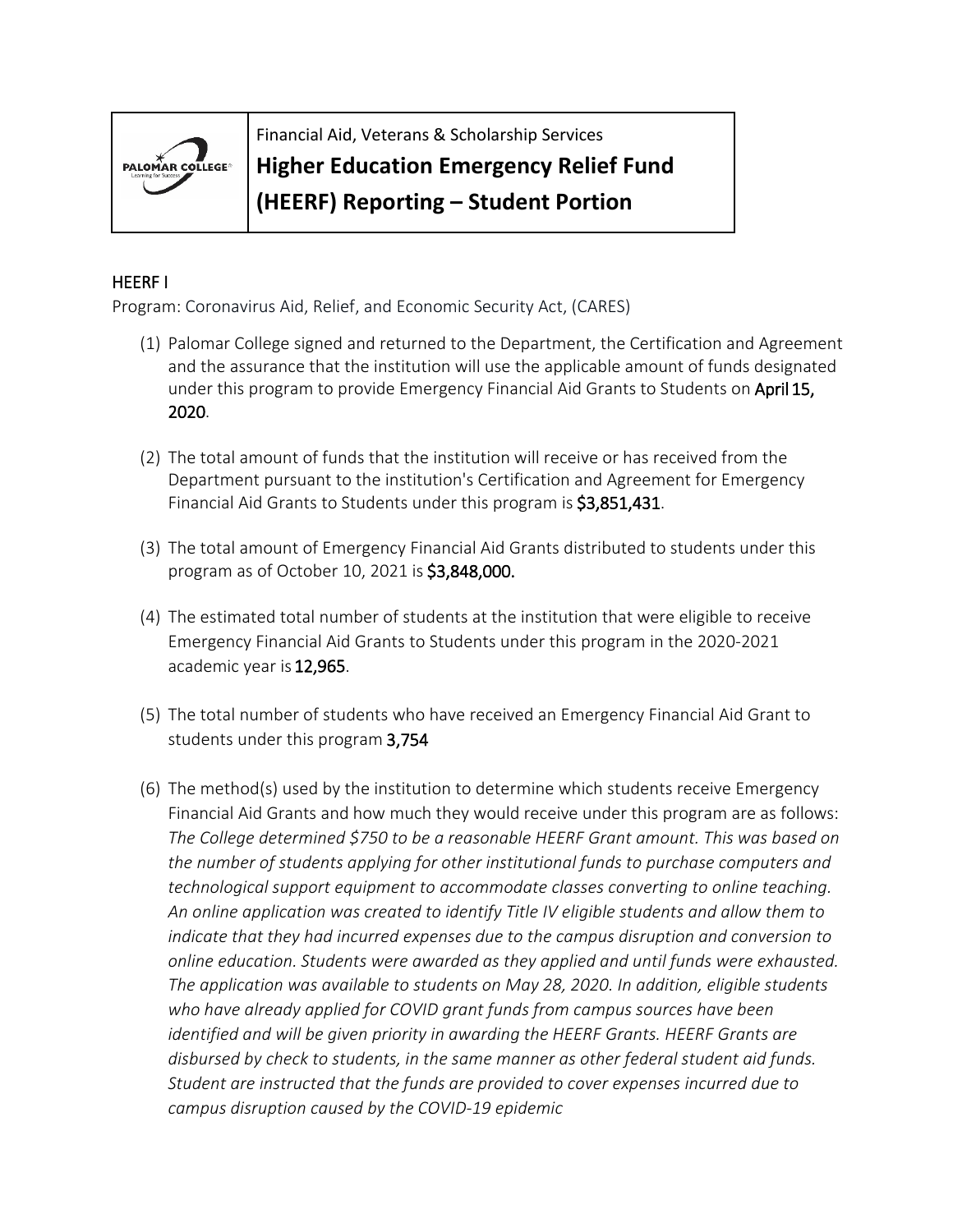(7) [Instructions, directions, or guidance](https://www2.palomar.edu/pages/fa/emergency-funding-heerf-grants/) provided by the institution to students concerning the Emergency Financial Aid Grants are as follows:

*The Palomar COVID-19 Grant online application is available on your MyPalomar page if you are enrolled in classes & have filed the following:*

*- [2020-2021 FAFSA \(Free Application for Federal Student Aid\)](https://studentaid.gov/h/apply-for-aid/fafsa)*

*-2020-2021 [CADA \(California Dream Application\)](https://dream.csac.ca.gov/)*

*The application lists the eligibility criteria. You will also be asked to identify one or more COVID-19 expenses you have incurred due to COVID-19*

*<https://www2.palomar.edu/pages/fa/emergency-funding-heerf-grants/>*

## HEERF II

Program: Coronavirus Response and Relief Supplemental Appropriations Act, 2021 (CRRSAA)

- $(1)$  Palomar College signed and returned to the Department, the Certification and Agreement and the assurance that the institution will use the applicable amount of funds designated under this program to provide Emergency Financial Aid Grants to Students on DATE HERE.
- (2) The total amount of funds that the institution will receive or has received from the Department pursuant to the institution's Certification and Agreement for Emergency Financial Aid Grants to Students under this program is \$3,851,431.
- (3) The total amount of Emergency Financial Aid Grants distributed to students under this program as of October 10, 2021 is \$3,830,125.
- (4) The estimated total number of students at the institution that were eligible to receive Emergency Financial Aid Grants to Students under this program in the 2020-2021 academic year is 12,965.
- (5) The total number of students who have received an Emergency Financial Aid Grant to students under this program 3,897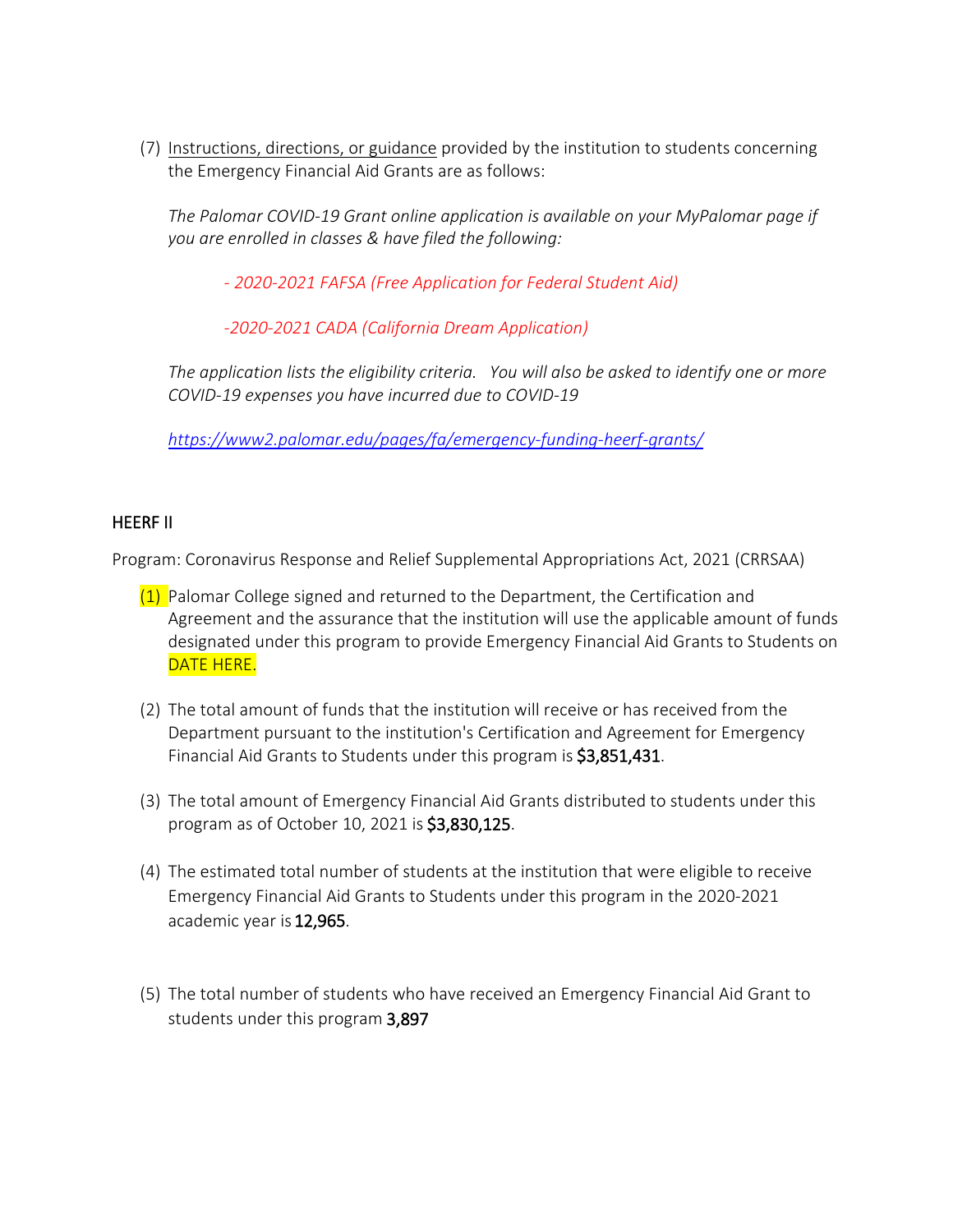(6) The method(s) used by the institution to determine which students receive Emergency Financial Aid Grants and how much they would receive under this program are as follows:

*All students to include non-credit are eligible to apply and receive funding up to \$1500.00 under this program. Students eligible to complete a FAFSA are required to do so, all students are a required to complete a short application which addresses need and related circumstances to the COVID-19 Pandemic.*

(7) Instructions, directions, or guidance provided by the institution to students concerning the Emergency Financial Aid Grants are as follows:

*The Palomar COVID-19 Grant online application is available on your MyPalomar page if you are enrolled in classes & have filed the following:*

*- [2020-2021 FAFSA \(Free Application for Federal Student Aid\)](https://studentaid.gov/h/apply-for-aid/fafsa)*

*[-2020-2021 CADA \(California Dream Application\)](https://dream.csac.ca.gov/)*

*The application lists the eligibility criteria. You will also be asked to identify one or more COVID-19 expenses you have incurred due to COVID-19*

<https://www2.palomar.edu/pages/fa/emergency-funding-heerf-grants/>

## HEERF III

Program: American Rescue Plan (HEERF III)

- (1) Palomar College signed and returned to the Department, the Certification and Agreement and the assurance that the institution will use the applicable amount of funds designated under this program to provide Emergency Financial Aid Grants to Students on Date Here.
- (2) The total amount of funds that the institution will receive or has received from the Department pursuant to the institution's Certification and Agreement for Emergency Financial Aid Grants to Students under this program is \$15,470,070.
- (3) The total amount of Emergency Financial Aid Grants distributed to students under this program as of October 10, 2021 is \$430,250.